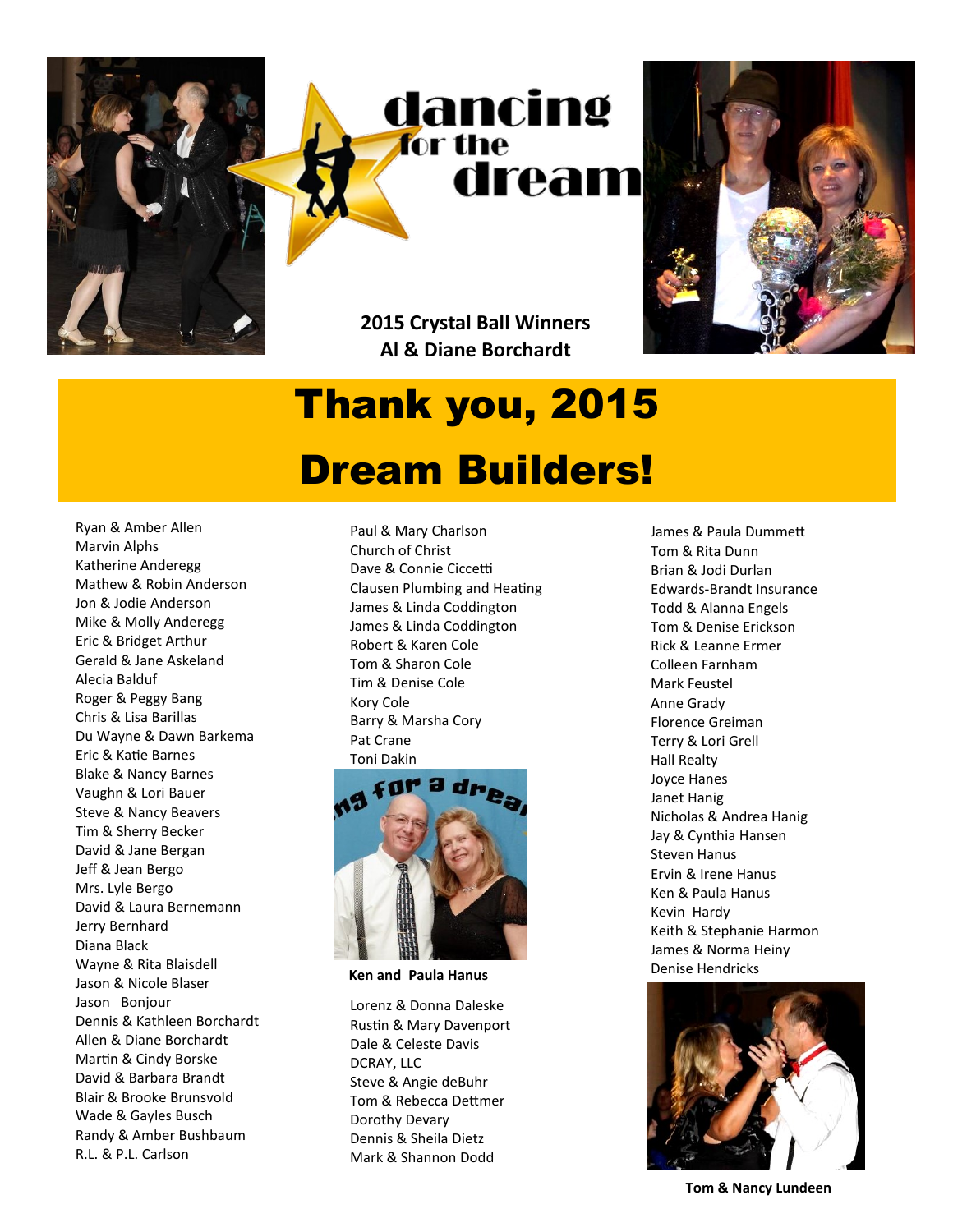## Thank you, 2015 Dream Builders!



Tom & Tara Hensley Kathleen Hentges A.J. & Yvonne Herlitzka Mark Hewitt Earl Hill Stacy & Wendy Hippen Mark & Jodi Holck Kim Holtz Glenn Houtchens Tom & Barb Hovland Sam & Deb Hunt George & Jayne Jessen Andrew & Sarah Johnson Kent Juffer Karen's Hair Care Lanette Kaster Patrick & Carol Keenan Anne Klus Barry & Leann Knight William & Bev Krell Larry Krmpotich Chris Krug Chris & Shela Lang John & Margaret Lang Langhart, Inc. Bill & Kim Larson Gary & Sharon Lindgren Dan & Kristen Long Craig & Jodi Mayland Robert & Bonnie McCoy McCoy Investment Services Chris McLaughlin John & Susan McLaughlin MCLG Family Credit Union Julie McQuaid Ray & Mary Mechem Sandra Meleney Eric & Brenda Merritt Paul & Anita Micich C.W. Millard Ruth Miller Craig & Janet Miller Harold Minear **Mike and Kris Penca**

Nicholas & Janelle Mujica Ron & Dianna Moeller Robert & Shelly Motzko Richard & Mary Mulkern Roland & Kathy Nelson Jeff & Kristen Nichols Chris & Laura Nicholson Jack & Joyce Nielsen James & Cynthai Niemants Rachele Norcross Margaret Oborny Andrew & Jodene O'Brien Russell & Jennifer Olson Stuart & Julie Oltrogge James & Jane Paape



**Tim & Kelly Putnam**

Bill & Ann Papouchis James & Shannon Paulus Charles & Martha Petzoldt Images Photography Joe & Kristen Plank Melanie Podkulski Tim & Kelly Putnam Dennis & Joyce Rachut James & Amanda Ragan Marty & Carol Ramaekers Marlyn & Joan Rasmussen Deidra Rattay Rod Schlader & Sue Rebedeau James & Amanda Regan Brent & Nicole Renner Tom & Janelle Renner Ava Rezab Mark & Brittania Penca Rhoads Dusty & Molly Rhodes Don & Margaret Richards Brandt & Renee Riley Paul & Sandy Ringstrom Barb Roberts Rozanne Robinson Steve & Susan Roehrich Todd & Susan Rognes

Larry & Barb Rooney David & Susan Ruen Connie Ryan Patricia Ryan Walter Bate & Martha Ryan Marcia Sampson Roger & Susan Schlitter Gary & Anne Schmit Ken & Sharon Schneider Brad & Melissa Schoneberg Mickie Schuessler Steven & Cathie Schulz Tim & Denise Schupick Steve & Cheryl Schurtz Richard & Gail Schurtz Mark & Lynne Scribbins Lawrence & Ann Sebastian Curt Seehusen Karen Seymour Jay & Karmen Shriver Clarence & Karen Slife Angie Sly Carol Smestad Anderson Roman & Janet Smulka Robert Snyder Sybil Soukup Doug & Dawn Southwick Marcus & Cathy Spotts St. John's Lutheran Church Theresa Staudt Alan & Sharon Steckman Kent & Allison Stevenson Brent & Deanna Streets Marlene Studer Steve & Vicki Sukup Michael & Kim Svejda Robert Swanson Ben & Melissa Swyter Mark & Deb Tesar Patricia Tibbitts Don & Joan Tickal



**Norman & Priscilla Ray**